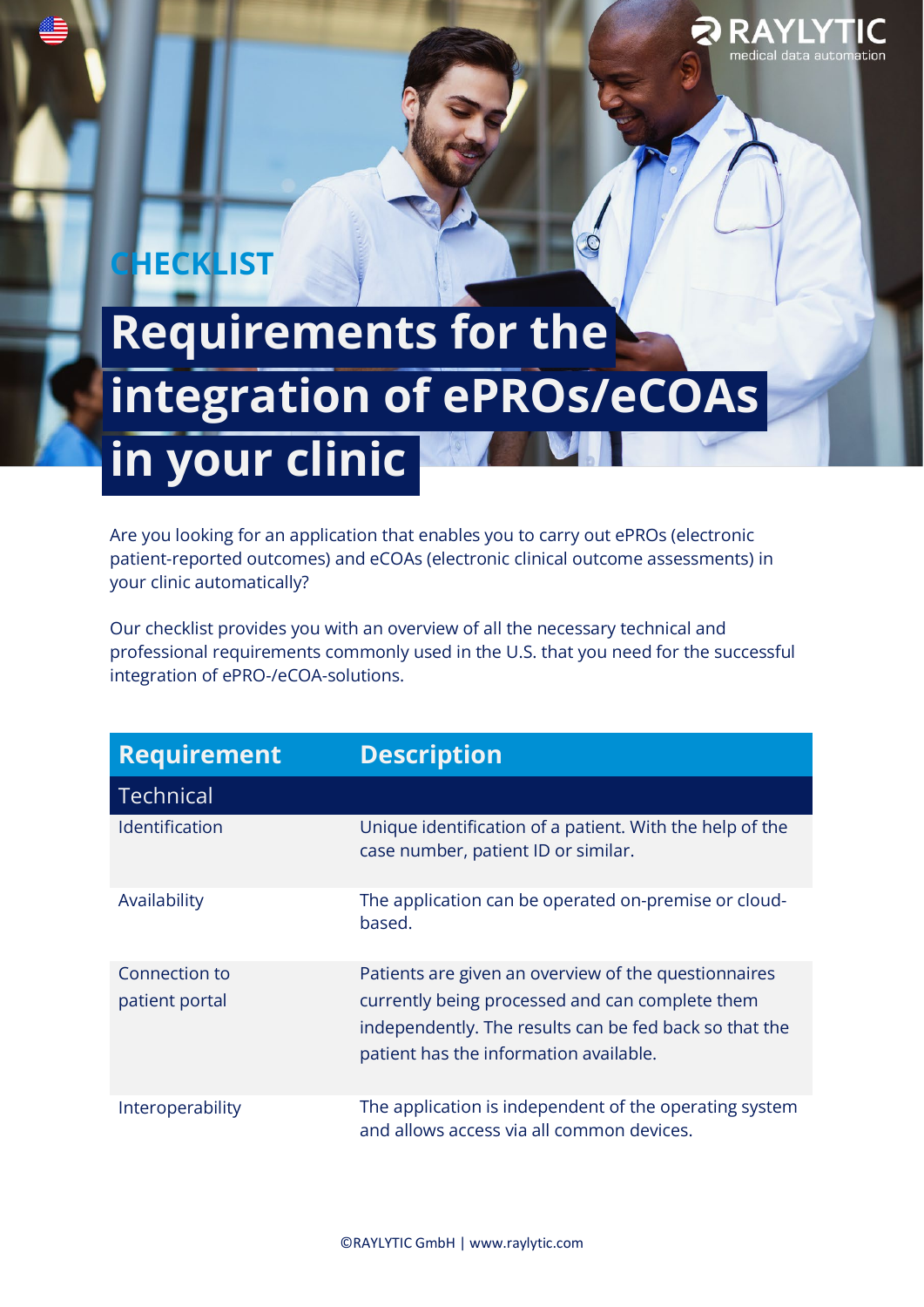

| <b>HCM</b> connection  | Once processing is complete, all scores are backed up<br>and archived in the clinic's health content management<br>system (HCM) with reference to the patient context. |
|------------------------|------------------------------------------------------------------------------------------------------------------------------------------------------------------------|
| <b>Export function</b> | Export options are available in various formats (e.g.:<br>.xls, .csv and others).                                                                                      |
| Interface to the HIS   | The interface enables seamless switching between the<br>hospital information system (HIS) and ePRO/eCOA-<br>software.                                                  |

| Professional        |                                                                                                                                                                                                   |
|---------------------|---------------------------------------------------------------------------------------------------------------------------------------------------------------------------------------------------|
| Status display      | Different processing statuses can be distinguished, e.g.:<br>Pending<br>In progress<br>Completed                                                                                                  |
| Score total         | Automated calculation of inputs using stored formulas.                                                                                                                                            |
| Score allocation    | Patients can be assigned scores digitally.<br>Questionnaires completed by patients before a<br>consultation are automatically made available via the<br>patient portal after assignment.          |
| Score adjustments   | The application allows customizing, adding and<br>removing scores.                                                                                                                                |
| Longitudinal course | Score results are displayed graphically, for example in<br>the form of a curve diagram.<br>The respective questionnaire is linked in each score.<br>Data must be retrievable at any time over the |
|                     | longitudinal course.                                                                                                                                                                              |
| Structured surveys  | Patient-reported outcome or clinical outcome<br>assessment data are collected in a structured manner.                                                                                             |